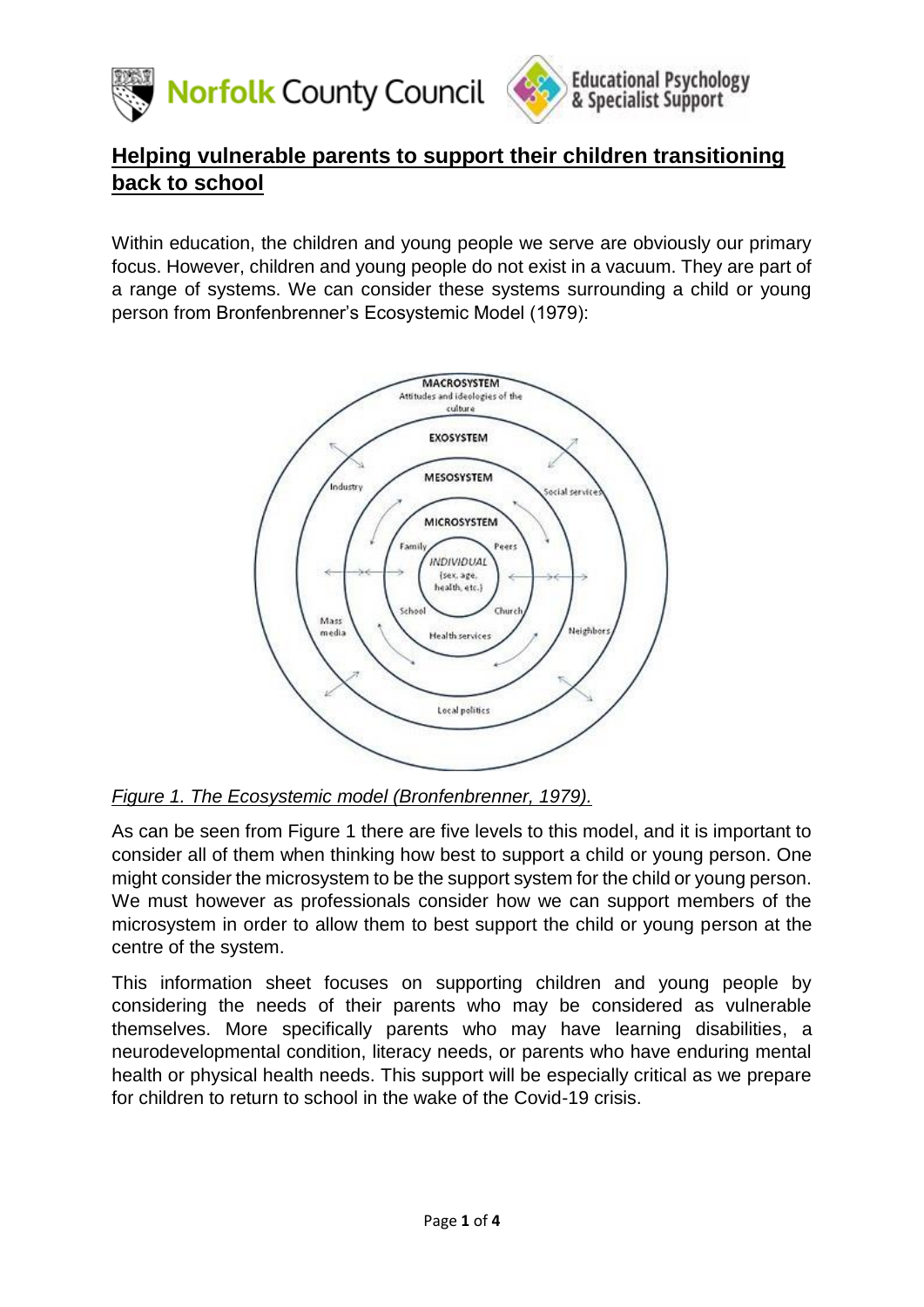



Below are some different ideas about supporting vulnerable parents to manage the transition back to school but it is by no means an exhaustive list. The best way to meet

## **Different vulnerable parent groups and potential areas of need:**

Parents with learning disabilities, social communication needs or literacy difficulties –

- 1. Parents in these groups may experience difficulties with the volume and complexity of information communicated to them regarding their child/children's transition back to school.
- 2. Parents in these groups may also struggle to communicate or advocate their needs to the school.
- 3. The change in routine from social distancing might be extremely challenging to manage and cause a great deal of anxiety

### Parents with mental health needs -

- 1. Parents within this group may have specific anxieties about allowing their children to school and the associated risks relating to Covid-19.
- 2. The volume of information given to them and specific changes relating to school may feel overwhelming.
- 3. These parents may also find it very challenging to managing their child's anxieties and frustrations regarding returning to school.

### Parents with physical health needs –

1. Parents from this group may be especially vulnerable to the ongoing health related challenges that we face due to Covid-19.

It will be important for schools to support these parents by ensuring their children follow all necessary hand hygiene processes when returning home from school.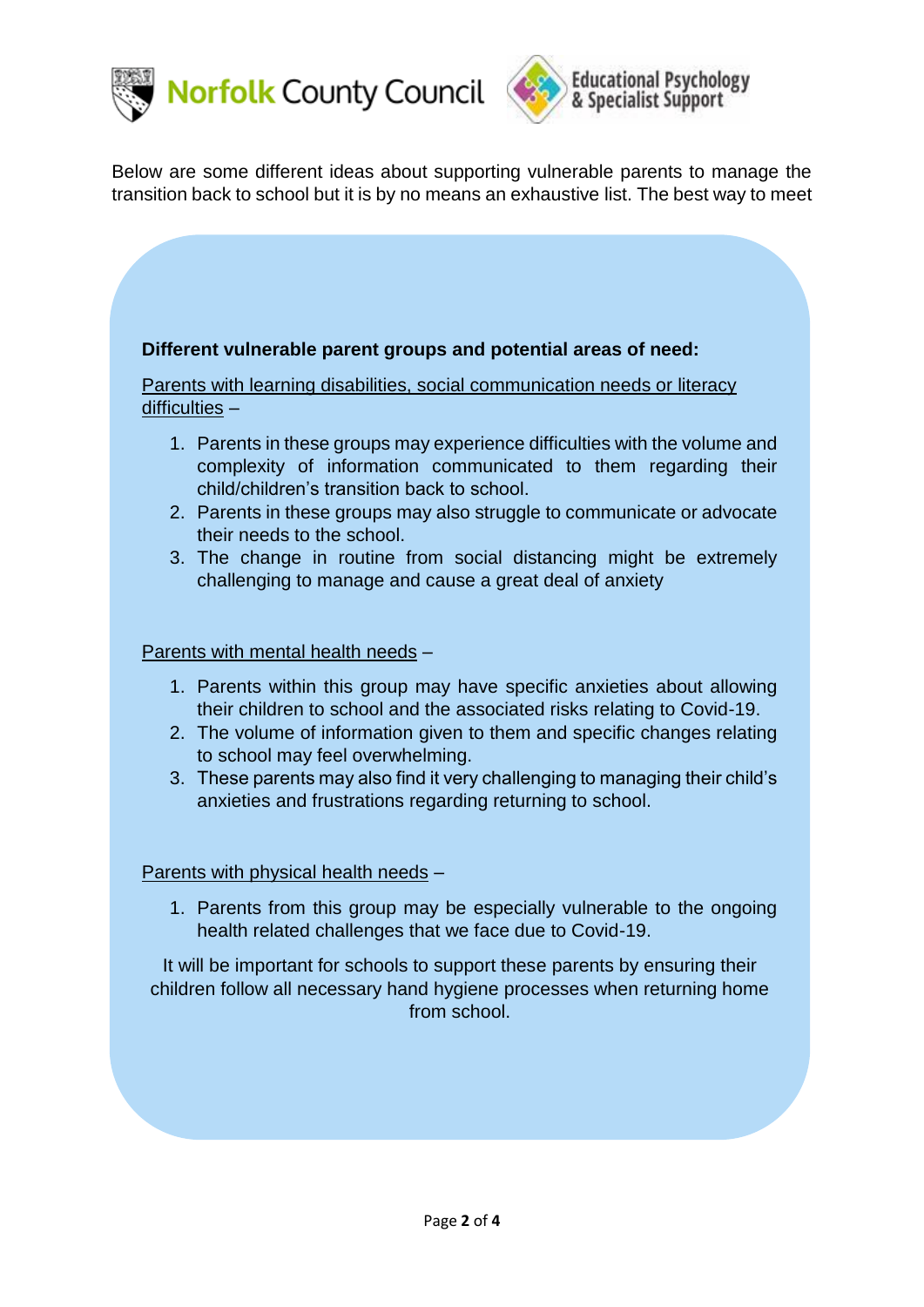



the needs of a given parent is to make time to discuss and identify reasonable adjustments to support them.

## **Support for parents with learning disabilities, social communication needs or literacy difficulties**

- 1. Develop easy read letters to communicate information to these parents where possible use Arial, Font 14 for the text. Make sure sentences are short, using concrete information and only contain one piece of key information. Support the written information with pictures where possible.
- 2. Avoid using Jargon either in written or verbal communications.
- 3. If transition is staggered for different age groups be sure to provide colour coded visual timetables so that parents can easily follow when their children are expected to be in school.
- 4. Where possible ensure the parents have a contact person within the school who they feel comfortable to approach if they have any questions.
- 5. Ensure any changes are announced in advance where possible to allow parents time to process them and seek support from the school if required.
- 6. Allow parents/carers time to process information.
- 7. Be sure to allow enough time when you are giving information to parents or carers over the phone or in person.
- 8. Identify any support systems the parent/carer has and communicate key information to them with signed prior signed consent from the individual.
- 9. Ensure children are accessing support from Young Carers where appropriate.

### **Parents with mental health needs**

- 1. Support the parent to understand the process school is taking to manage the health and wellbeing of all people within the school.
- 2. If transition back to school is staggered for different age groups be sure to provide easy to follow guidance so that parents can follow it and not feel overwhelmed at what will be a potentially anxiety provoking time.
- 3. Provide practical guidance about maintaining hand hygiene and other protective steps when transitioning between school and home. This may help to reduce anxieties at transition points during the day.
- 4. Monitoring student wellbeing and provide practical advice on managing any mental health needs of the child as well as the parents.
- 5. Where possible ensure the parents have a contact person within the school who they feel comfortable to approach if they have any questions.
- 6. Ensure the parent engages with any existing support resources and networks to help them manage transitions.
- 7. Ensure children are accessing support from Young Carers where appropriate.

### **Parents with physical health needs**